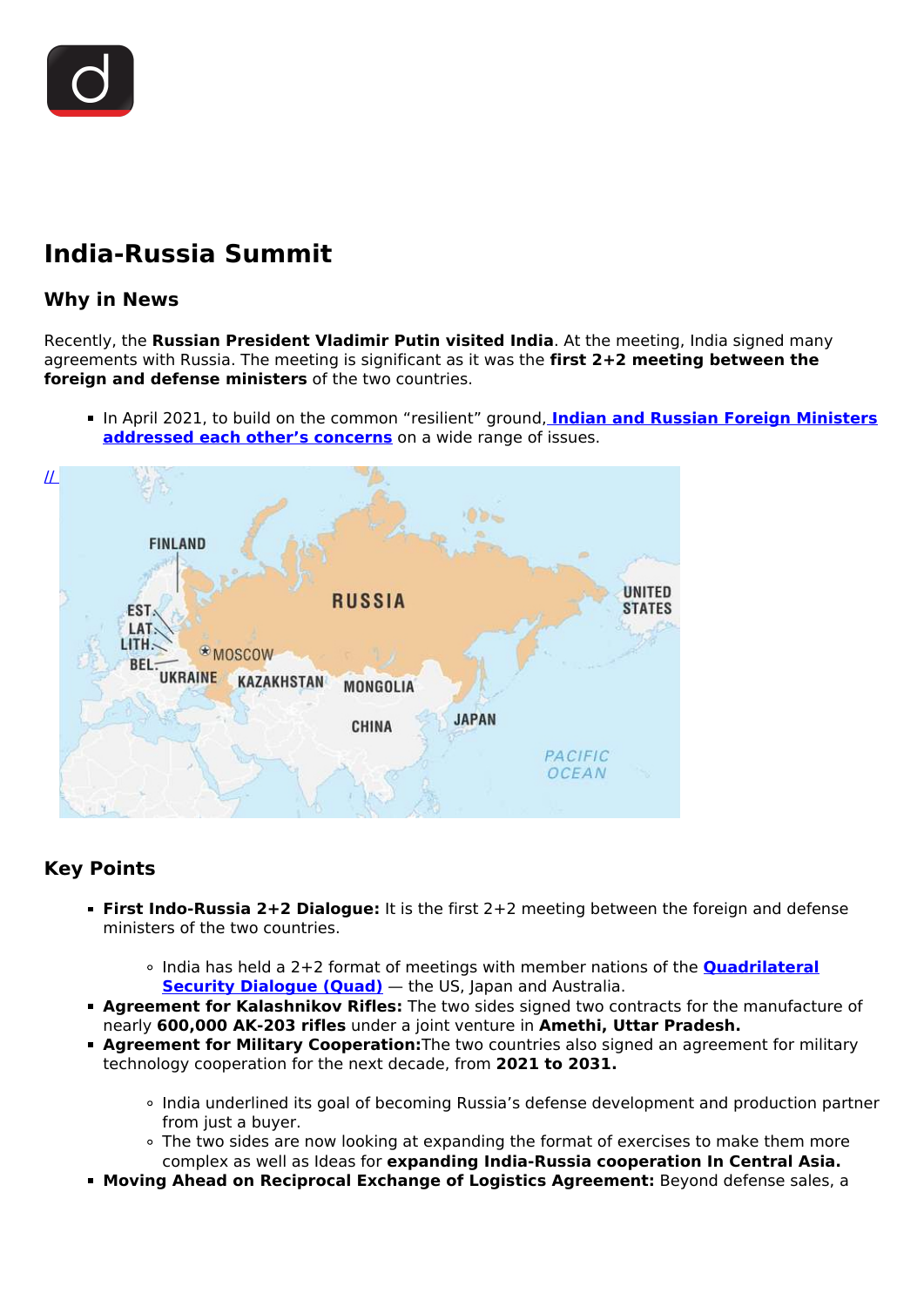**Reciprocal Exchange of Logistics Agreement (RELOS),** as well as a Navy to Navy cooperation MoU are at advanced stages of conclusion.

- **Singing of Military Protocol:** The two countries also signed the Protocol of the 20th **India-Russia Inter-Governmental Commission on Military & Military Technical Cooperation (IRIGC-M&MTC).**
	- The IRIGC-M&MTC "is a well-established mechanism since last two decades" and provides **"a platform to discuss and implement mutually agreed agenda for defense cooperation".**
- **Go Ahead With S-400 Air Defense System Deal:** India asserted that it follows an "independent foreign policy", hinting at the US' **[Countering America's Adversaries Through Sanctions Act](/daily-updates/daily-news-analysis/caatsa-sanctions-on-turkey) [\(CAATSA\).](/daily-updates/daily-news-analysis/caatsa-sanctions-on-turkey)**
	- This is referred to in the context of supply of **[S-400 air defence missile](/daily-updates/daily-news-analysis/s-400-triumf-missile-system)** systems which began this month and will continue to happen.
- **Discussion on Geopolitical Hotspots:** The situation in Afghanistan and the Middle East has wider repercussions including for Central Asia.
	- Maritime security and safety is another domain of shared concern.
	- The issue of **[China's aggressive posture along the northern border](/daily-updates/daily-news-analysis/india-china-conflict)** was also brought up at the meeting.
	- Both the countries proposed greater engagements in Central Asia and the **[Indian Ocean](/daily-updates/daily-news-analysis/7th-edition-of-indian-ocean-naval-symposium) [Region.](/daily-updates/daily-news-analysis/7th-edition-of-indian-ocean-naval-symposium)**

### **Importance of Russia for India**

- **Balancing China:** The Chinese aggression in the border areas of eastern Ladakh, brought India-China relations to an inflection point, but also demonstrated that **Russia is capable of contributing to defusing tensions with China.**
	- Russia **organized a trilateral meeting among the foreign ministers of Russia, India, and China** following deadly clashes in the **[Galwan Valley](/daily-updates/daily-news-editorials/galwan-valley-clash) in the disputed territory of Ladakh.**
- **Emerging New Sectors of Economic Engagement:** Apart from traditional areas of cooperation such as weapons, hydrocarbons, nuclear energy, and diamonds, new sectors of economic engagement are likely to emerge — **mining, agro-industrial, and high technology, including robotics,** [nanotech](/daily-updates/daily-news-analysis/nanotechnology-and-health)**, and** [biotech](/to-the-points/paper3/biotechnology-and-its-applications)**.**
	- o India's footprint in the **Russian Far East and in the Arctic** is set to expand. Connectivity projects may get a boost too.
- **Combating Terrorism**: India and Russia are working to close the gap on Afghanistan and are calling for early finalization of the **[Comprehensive Convention on International Terrorism.](/printpdf/at-unga-india-call-for-early-adoption-of-ccit#:~:text=In%201996%2C%20with%20the%20objective,International%20Terrorism%E2%80%9D%20(CCIT).&text=To%20ban%20all%20terror%20groups%20and%20shut%20down%20terror%20camps.)**
- **Support At Multilateral Forums:** Additionally, Russia supports India's candidacy for permanent membership of a reformed **[United Nations Security Council](/daily-updates/daily-news-analysis/un-security-council-1)** and of the Nuclear Suppliers Group.
- **Russia's Military Exports:** Russia has been **one of the largest arms exporters to India.** Even as Russia's share in India's arms imports fell by over 50% in the last five-year period compared to the previous five years (2011–2015).
	- In the last 20 years, India imported arms and weapons worth USD 35 billion from Russia, according to the Stockholm International Peace Research Institute which tracks global arms trade.

## **Way Forward**

- **Russia To Provide Timely Maintenance Support:** Timely supply of spares and support to the large inventory of Russian hardware in service with the Indian military has been a major issue from India.
	- To address this,Russia has made legislative changes allowing its companies to set up joint